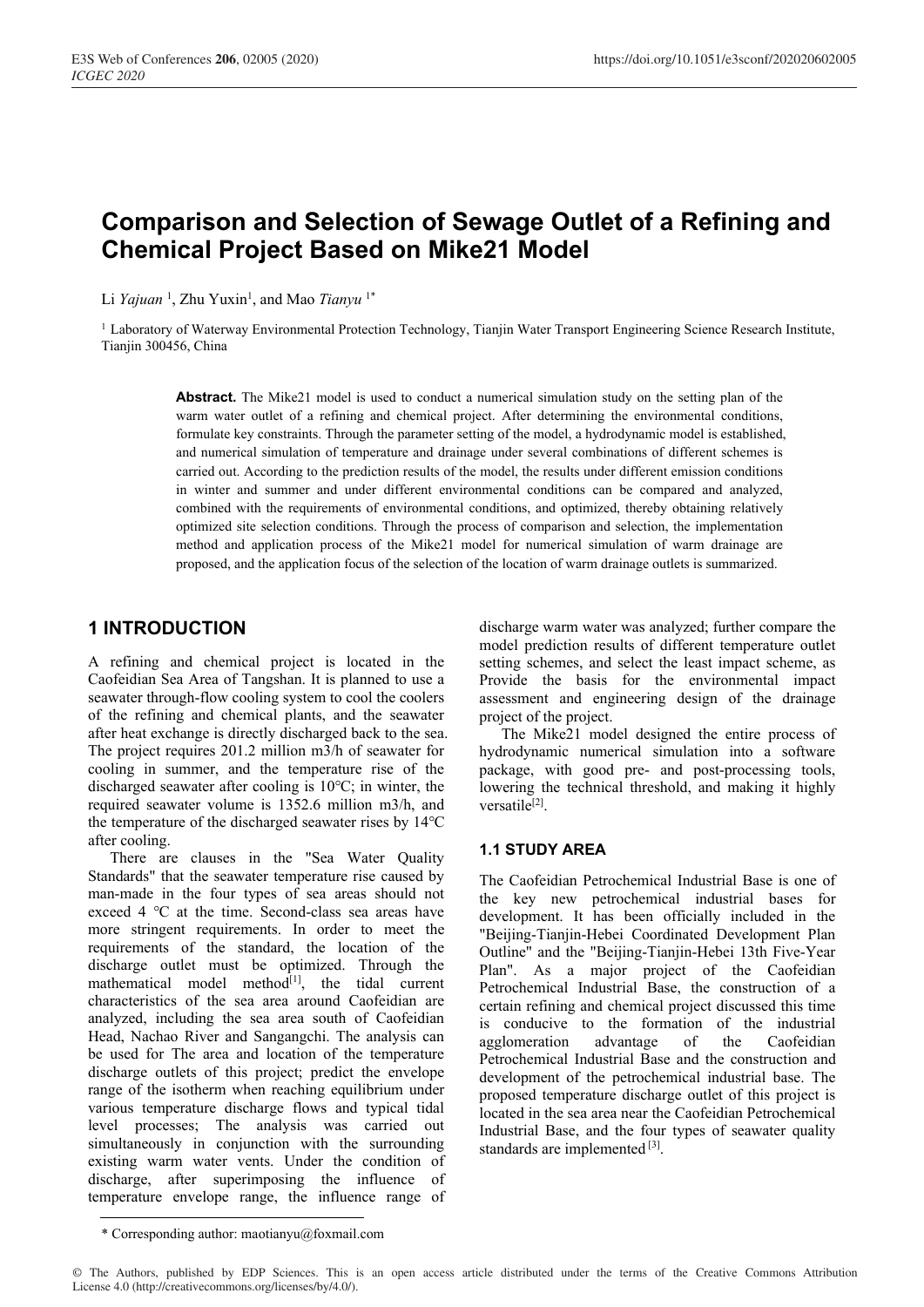# **1.2 ANALYSIS OF RESTRICTIONS**

According to the layout of the Caofeidian port area, Shougang Jingtang Company and China Resources Power Plant are respectively arranged on the west side of the petrochemical industry base, and corresponding water intakes are arranged in a port basin. Therefore, in order to avoid the influence of warm water discharge on the temperature of the water body of the port basin. The warm discharge port cannot be installed inside a harbor basin and needs to be as far away as possible from a harbor basin to ensure that the warm water discharge will not have a significant impact on the temperature of the water in a harbor basin.

On the south side of the petrochemical industry base and in the Diantou area, super-large deep-water piers, deep-water piers, sub-deep-water piers, and mediumdeep-water piers will be arranged. Except for the current pier shore section, this area can be used as a proposed area for warm drainage. The possible Wenpaikou sites are all located in the "Caofeidian Port Shipping Area 2- 6" in Hebei Province's Marine Functional Zoning. The sea water quality standards implemented in the surrounding area are four types of sea water quality standards.



**Fig 1** The surrounding conditions of the proposed sewage outfall plan (HR-China Resources Power Plant, Plan-this plan)

#### **1.3 MODEL RELATED PARAMETERS**

According to the engineering design data, under the condition that the heat exchange area and heat transfer intensity remain unchanged, the sea water pumping station is equipped with 12 pumps, and the summer sea water circulation pump is equipped with 2 pumps. The sea water circulation volume is 201,200 m3/h (total 55.889 m3/s ), the seawater temperature rises by 10℃; in winter, the seawater circulation pump has 6 on and 6 standby, the seawater circulation volume is 1352.6 million m3/h (total 37.5722 m3/s), and the temperature rise is 14℃.

The tides in the Caofeidian sea area are strong, and the tides are more prominently affected by the topography. There is an obvious difference in the flow velocity between the deep-water area and the shallow

tidal current. In the deep-water area, the tidal current is basically parallel to the contour of the sea area. Main [4], the maximum flow velocity is about 1.20m/s; the flow velocity in Caofeidian Second Port Pool is relatively weak. From the simulation calculation of spring tide and neap tide, the flow velocity during the neap tide period is slightly lower than that in the spring tide period, especially the low tide performance is more prominent.

#### **2 MATERIALS AND METHODS**

#### **2.1 MODEL BUILDING PROCESS**

In order to ensure that the local flow field calculation conforms to the overall physical characteristics of the tidal current field, a double-layer nesting method is adopted for calculation. The models are the Bohai Sea area and the area near the project. The open boundary of the tidal current calculation model is controlled by tide level, and the boundary tide level is obtained by using the harmonic constants of the tidal components at the boundary.

$$
\eta(t) = \sum_{i=1}^{n} H_i F_i \cos[\sigma_i t + (V_0 + u)_i - g_i]
$$
\n(1)

(N=8), (where F is the correction factor of the tidal amplitude, is the angular velocity of the tidal component, Vo+u is the phase angle of the hypothetical celestial body at zero universal time on the day of the observation period. H and K are the tidal component Harmonic constant, H is the tidal height of each sub-tide, g is the delay angle of each sub-tide. I is each sub-tide, this calculation takes M2, S2, N2, K2, K1, O1, P1, Q1, a total of 8 components) . After the Bohai Sea tidal current calculation, the tidal level boundary conditions in the tidal current field calculation of the small area are provided by the calculation results of the upper layer model; the calculation uses a square grid with a grid space step of 120m. The area near the project is encrypted and the network is encrypted. The grid step length is 40 meters.

The hydrological data adopts the measured data in 2018, among which the current velocity and flow direction data are the measured spring tide data from April 18th to 19th, 2018, and the measured small tide data from May 9th to 10th, 2018. There are 6 tidal current stations; the tide level adopts the synchronous tide station data , A total of 2 tide level stations are set up. The water depth uses the latest sea chart water depth data, and the shoreline comes from satellite image data in December 2017. Taking into account that the overall project has begun operation and production in the normal operation stage, and the related supporting wharf engineering and channel engineering have also been completed and put into production, the water depth in local areas such as docks and waterways is predicted by using the planned and designed water depth.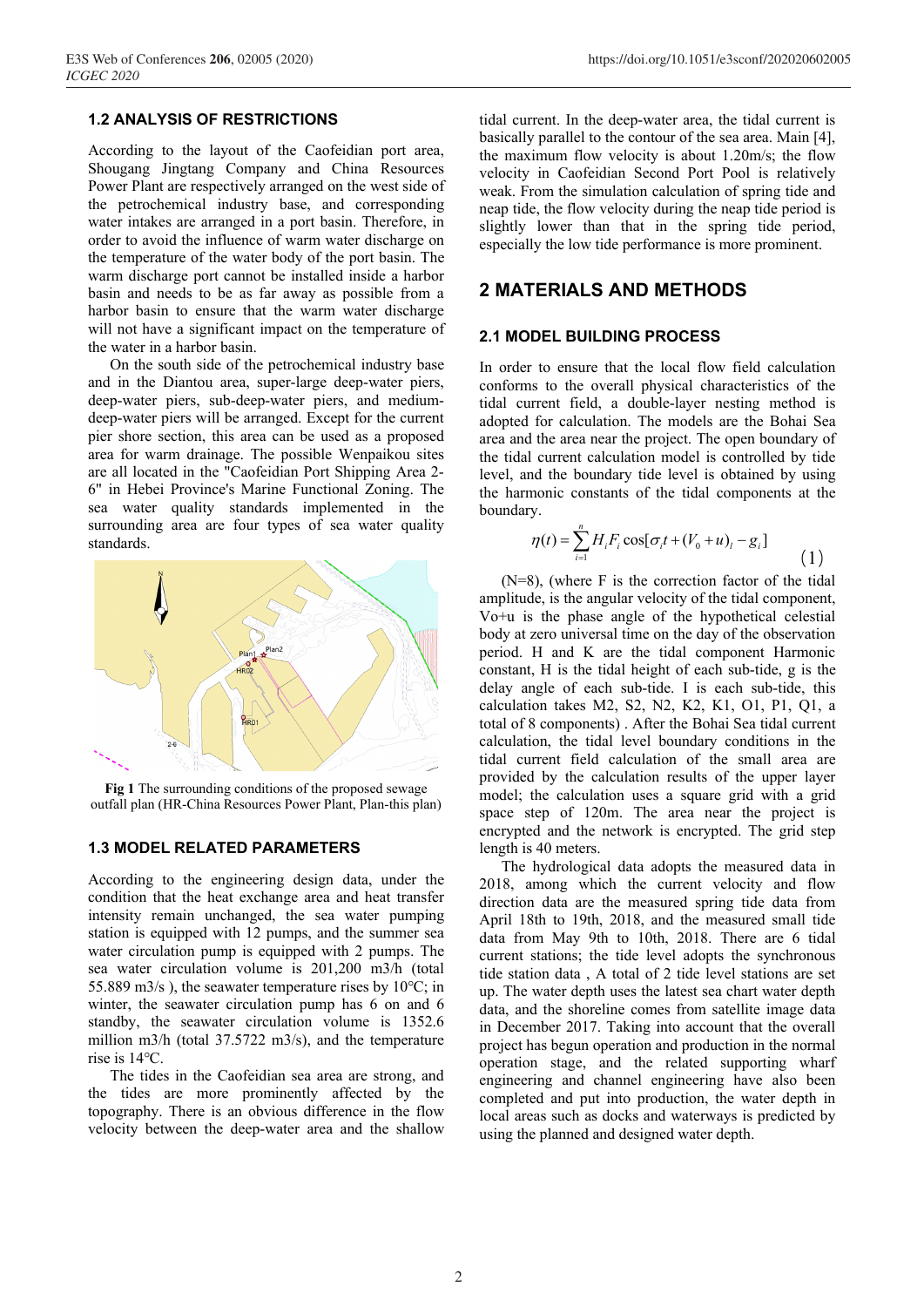

#### **2.2 FORECAST COMBINATION CONDITIONS**

According to the project's discharge situation, it is divided into different seasons in winter and summer, and

| the existing drainage situation in the surrounding area is |
|------------------------------------------------------------|
| further subdivided, and a combination plan of different    |
| discharge outlets is given. See Table 1 for details.       |

| Season | Tide<br>Type | Scheme | Intake and Drainage<br>Flow<br>(m3/s) | Drainage temperature rise<br>(°C` | <b>Remarks</b>                                                            |
|--------|--------------|--------|---------------------------------------|-----------------------------------|---------------------------------------------------------------------------|
| Summer | Full tide    | #1     |                                       |                                   | Superimpose China Resources                                               |
|        |              | #2     | 55.889                                | 10                                | Summer<br>Displacement $82.4 \text{ m}$ 3/s.<br>Temperature rise 7.94 °C  |
| Winter | Full tide    | #1     | 37.5722                               | 14                                | Superimpose China Resources                                               |
|        |              | #2     |                                       |                                   | Winter<br>Displacement $50.9m3/s$ .<br>Temperature rise $10.25^{\circ}$ C |

## **3 RESULTS AND DISCUSSION**

### **3.1 FORECAST RESULTS**

According to the prediction sequence of the temperature drainage plan, the two temperature discharge outlets to be selected are predicted for the full tide temperature discharge in summer and winter. After the prediction is stable, Fig3 shows the diffusion of warm water discharged through the discharge outlet of this project at high tide and low tide. Happening. It can be seen from the figure that both 1# Warm Drain and 2# Warm Drain are located at the intersection of Tidal channel and The third harbor, affected by tidal current, the temperature rise range of 4℃ has little influence, and the temperature rise range of 1℃ spreads. The trend and scope are not much different.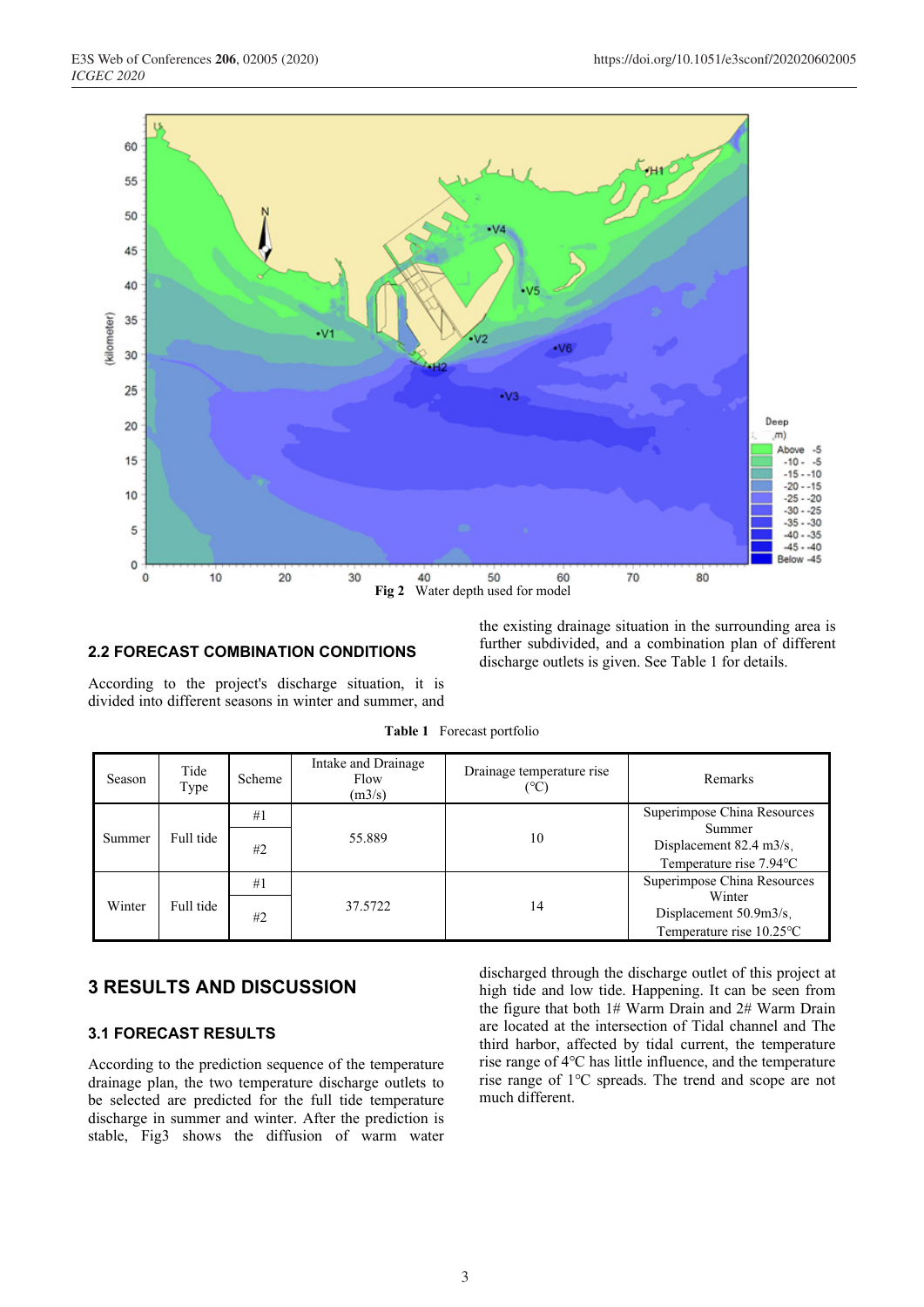

**Fig 3** Contour map of temperature rise at typical time in the sea area of the proposed temperature discharge outlet

It can be seen from the temperature rise contour map of the proposed temperature discharge outlet at a typical moment that the diffusion ranges of warm water at a certain instant after being discharged through the discharge outlet is relatively small, but the rapid rise and fall moments cannot fully represent the temperature rise. The influence of water masses at other times during the entire tide cycle. Therefore, in order to have a more comprehensive understanding of the scope of influence of warm water on the sea area after the discharge of warm water, this analysis has calculated the temperature rise package under the continuous full tide of high tide, medium tide and small tide. Network range, the predicted results are shown in Table 2 and Fig4~Fig7.

The proposed discharge outlets 1#~2# are located on the shoreline between the warm discharge outlet of China Resources Power Plant and the liquefaction wharf. The discharge outlet drain is first discharged through the open channel and then discharged into the Tidal River (or San-gang Pond). This area is located in the harbor

area of "Cao-feidian Port Shipping Area 2-6", so the sea water quality is not inferior to the four types of sea water quality standards (temperature rise does not exceed 4 ℃).

1# Warm Drain is the location of the current temporary river course. This drain is located between the No. 1 Bridge and Cao Nan Railway Bridge. After the warm water is discharged through 1# Warm Drain, the 4℃ temperature rise line at the water outlet of the summer tide will spread longitudinally. It is about 0.860km, the lateral diffusion distance is about 0.349km, and the maximum envelope area is 0.13km2; the longitudinal diffusion distance of the 4℃ temperature rise line at the outlet of the full tide in winter is about 0.985km, and the lateral diffusion distance is about 0.290km. The area of the network is 0.16km2; the influence trend and scope of the temperature rise during the full tide in summer and winter is not much different.

2# Warm Drain is the location of the current Petrochemical Xihe River. After Petrochemical Xihe is reconstructed, it can meet the needs of warm drainage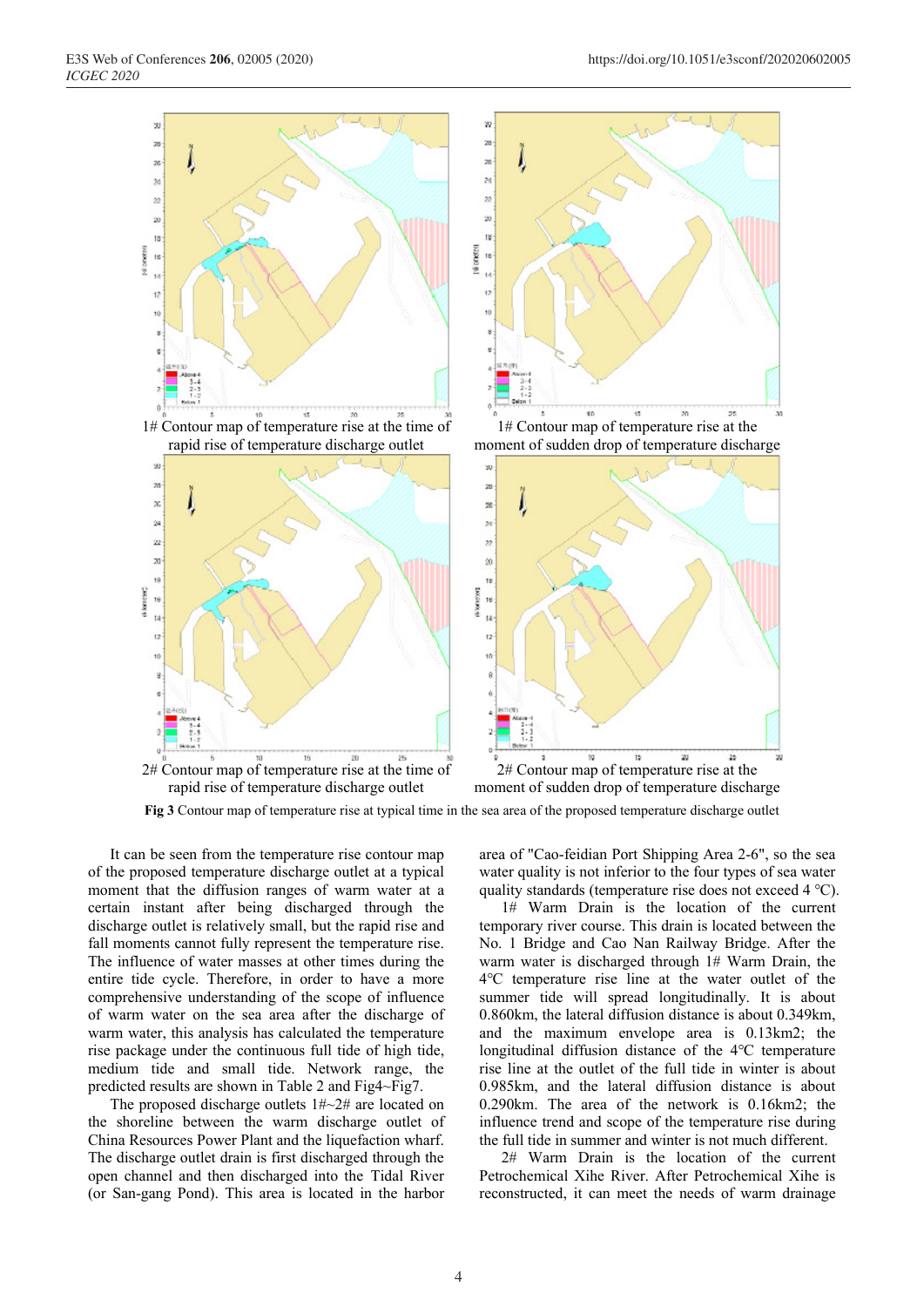discharge. After predicting that the warm water is discharged through the 2# Warm Drain, the 4℃ temperature rise line at the full tide outlet in summer will spread longitudinally. It is about .49km, the lateral diffusion distance is about 0.21km, and the maximum envelope area is 0.07km2; the longitudinal diffusion distance of the 4℃ temperature rise line at the outlet of the full tide in winter is about 0.805km, and the lateral diffusion distance is about 0.209km. The network area is 0.13km2.

**Table 2** The maximum temperature rise envelope area of the proposed discharge outlet at full tide (km2)

| Season | Tide Type | Plan | $1^{\circ}$ C $\sim$ 2 $^{\circ}$ C | $2^{\circ}C \sim 3^{\circ}C$ | $3^{\circ}C - 4^{\circ}C$ | $>4$ °C |
|--------|-----------|------|-------------------------------------|------------------------------|---------------------------|---------|
| Summer | Full      | 1#   | 26.02                               | 1.43                         | 0.15                      | 0.13    |
|        | Full      | 2#   | 26.99                               | 2.33                         | 0.27                      | 0.07    |
| Winter | Full      | 1#   | 23.54                               | 2.99                         | 0.22                      | 0.16    |
|        | Full      | 2#   | 24.12                               | 3.05                         | 0.31                      | 0.13    |



**Fig 4** 1# Envelope diagram of the maximum temperature rise in the full tide at the location of the warm discharge outlet (Full tide in Summer)



**Fig5** 2# Envelop of the maximum temperature rise in the full tide at the location of the warm discharge outlet (large, medium, small tide in summer)

### **3.2 DISCUSSION**

According to the analysis of this research, the coastline between the Wen Drain of China Resources Power Plant



**Fig 6** 1# Envelope diagram of the maximum temperature rise in the full tide at the location of the warm discharge outlet (large, medium, small tide in winter)



**Fig7** 2# Envelop of the maximum temperature rise in the full tide at the location of the warm discharge outlet (winter large, medium and small tide)

on the north side of the Caofeidian Petrochemical Industrial Base and the West River of Petrochemical has selected 1# and 2# Wen Drain respectively for comparison and selection.